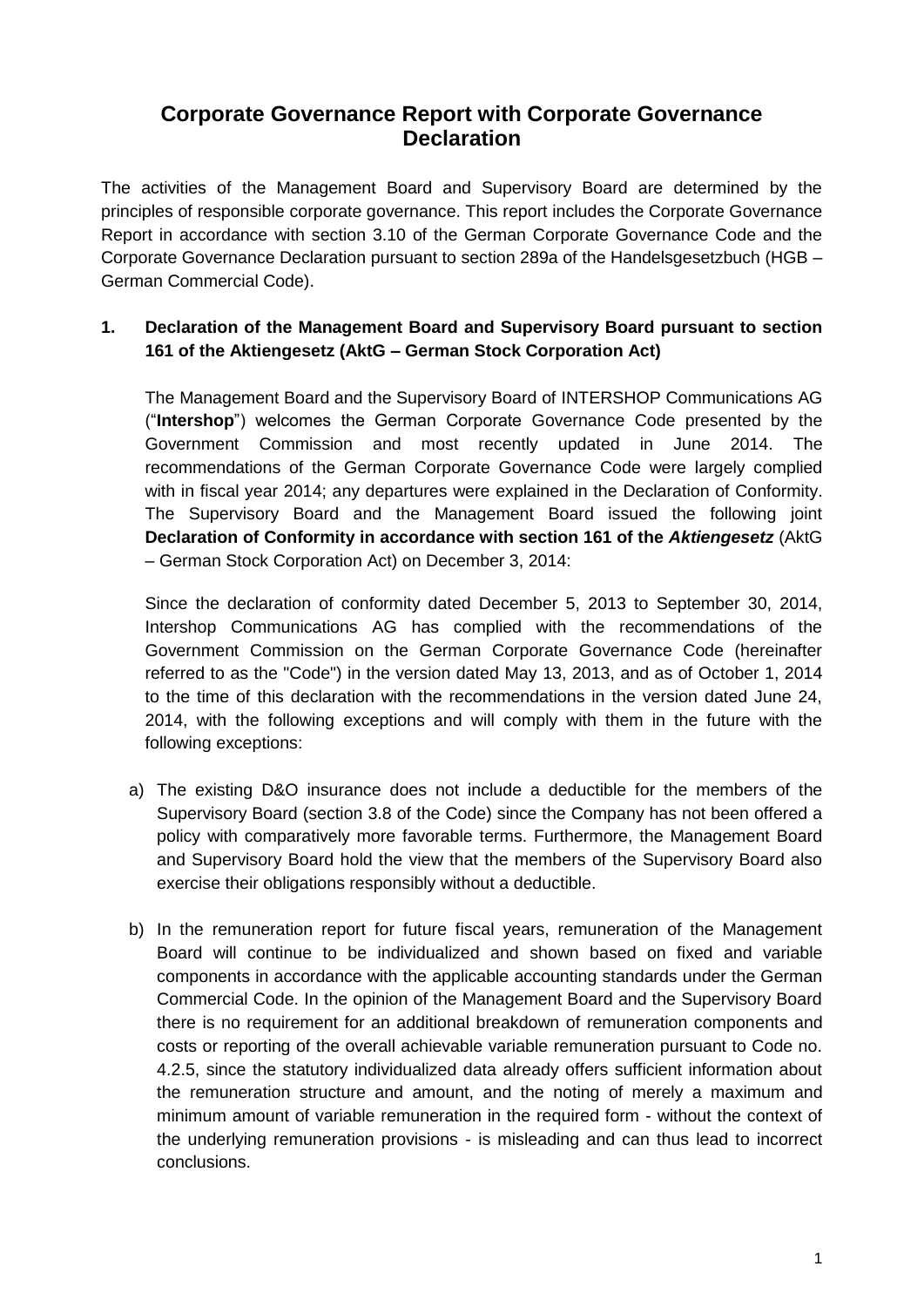- c) With regard to the composition of the Management Board, the Supervisory Board should ensure diversity and especially strive for an appropriate consideration of women in accordance with section 5.1.2 of the Code. The Supervisory Board is of the opinion that this criterion is unsuitable as the sole deciding reason for the appointment of members to the Management Board. In the composition of the Management Board, the professional and personal qualifications of the applicants should have priority in governing the selection of a suitable candidate because this is the only way that the interests of the Company can best be safeguarded.
- d) In accordance with section 5.4.1 (2) of the Code, the Supervisory Board has not specified concrete objectives regarding its composition, which take diversity into account and which provide for an appropriate degree of female representation. It also has not specified the number of independent Supervisory Board members in the meaning of section 5.4.2 of the Code. The Supervisory Board is also of the opinion that due to its small number of members, a concrete determination of goals restricts the selection of suitable members for the Supervisory Board. Instead, the Supervisory Board wishes to make its decisions with regard to recommendations about its composition independently based on the respective situation. However, at present the three Supervisory Board members are independent.

This declaration of conformity and all previous declarations have been made permanently available on the Company's website at [http://www.intershop.com/investors-corporate](http://www.intershop.com/investors-corporate-governance)[governance.](http://www.intershop.com/investors-corporate-governance)

#### **2. Corporate Governance Practices**

The Company has not implemented any **business practices** exceeding the recommendations of the German Corporate Governance Code, e.g. a company Code of Conduct. The Company takes into consideration the suggestions of the Corporate Governance Code to the greatest possible extent.

## **3. Information on the Management Board's and Supervisory Board's principles of work, as well as their composition**

In accordance with the fundamental principle of German company law, Intershop is subject to the dual management system, which requires the separation of the management body (Management Board) and the supervisory body (Supervisory Board). Both bodies cooperate in the management and supervision of the Company.

The **Management Board** is responsible for managing the Company with the goal of creating sustainable value. The Management Board jointly develops the Company's strategy and ensures that it is implemented in consultation with the Supervisory Board. The Management Board must manage the Company's business in accordance with the law, the Articles of Association, and the by-laws. The principle of joint responsibility applies; this means that the members of the Management Board are jointly responsible for the management of the entire Company. The principles of the Management Board's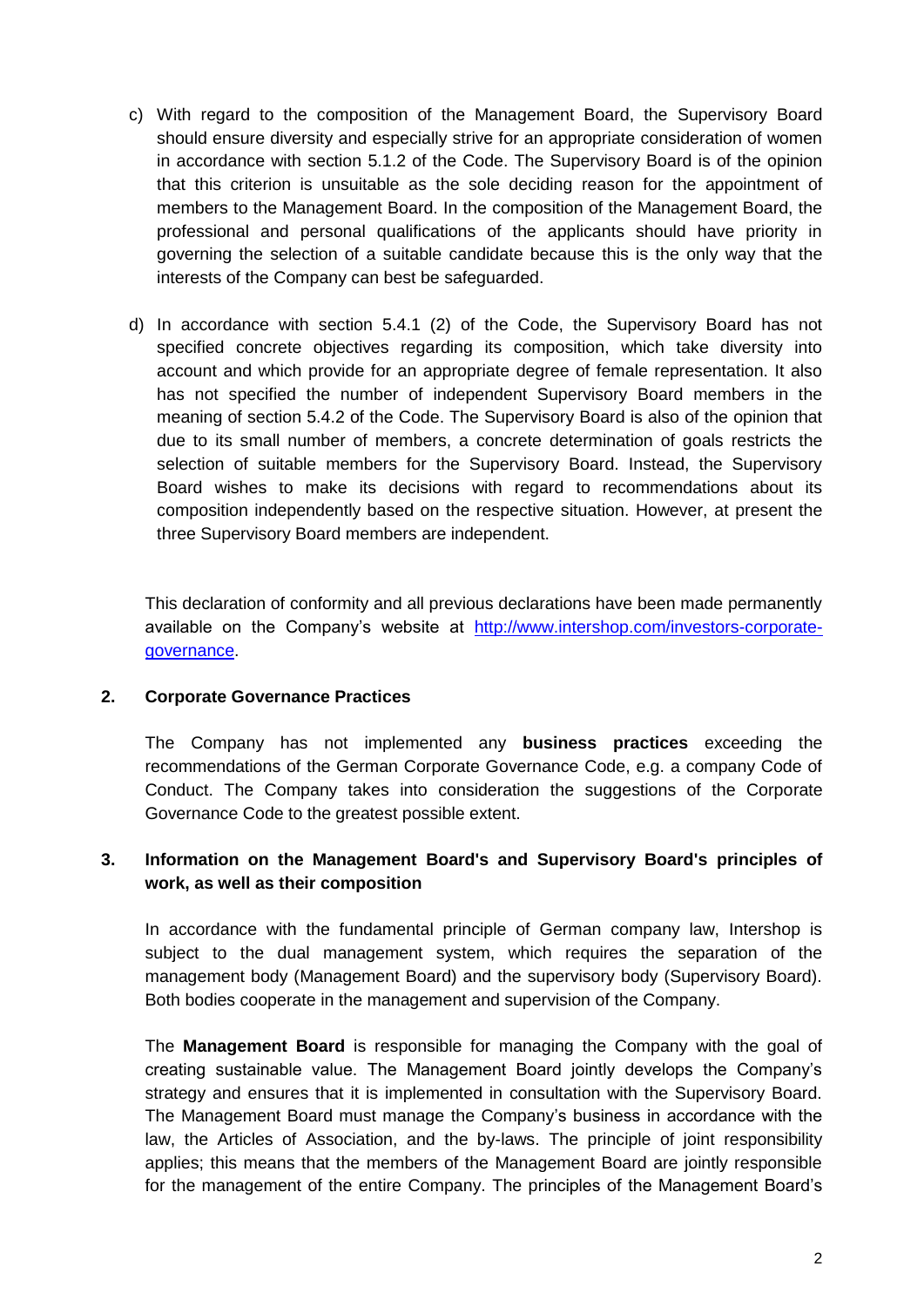work are summarized in the By-laws of the Management Board. In particular, these bylaws govern the adoption of resolutions and the allocation of responsibilities. The By-laws of the Management Board also include a list of transactions for which the Management Board requires the Supervisory Board's approval.

The Management Board currently comprises three members. There is a Spokesperson for the Management Board. The number of members of the Management Board is determined by the Supervisory Board, which can also appoint a Chairman or a Spokesperson and Deputy Chairman of the Management Board.

The Management Board provides the Supervisory Board with regular, timely, and comprehensive information about all aspects of business development that are material for the Company, significant transactions, and the current earnings situation, including the risk situation and risk management. Where business developments deviate from earlier forecasts and targets, these deviations are discussed and the reasons given in detail. The Management Board also reports regularly on compliance, i.e., the measures taken to meet legal requirements and internal guidelines, which is also the responsibility of the Management Board.

The **Supervisory Board** advises the Management Board on the management of the Company and monitors the Management Board's activities. It appoints and dismisses the members of the Management Board, resolves the compensation system for the Management Board members, and sets their total compensation. It is involved in all decisions that are of fundamental importance for the Company.

The Articles of Association stipulate that the Supervisory Board must comprise three members. Its regular term of office is five years and ends at the Annual Stockholders' Meeting that resolves the approval of the Supervisory Board's activities for the fourth fiscal year after the beginning of its term of office. The Supervisory Board regularly monitors and advises the Management Board in its management of the Company. It must perform its duties in accordance with the provisions of the law, the German Corporate Governance Code, the Articles of Association, and its By-laws. The Supervisory Board must be consulted on all decisions of fundamental importance for the Company. The Bylaws of the Management Board therefore stipulate certain transactions – such as major investment projects, acquisitions, and employment contracts above a certain amount – that require the Supervisory Board's approval. The Chairman of the Supervisory Board represents the Supervisory Board externally and in dealings with the Management Board. He chairs the Supervisory Board meetings. No committees were established because the Supervisory Board only comprises three members. In addition to its reports at the Supervisory Board meetings, the Management Board regularly informs the Supervisory Board about current key developments at the Company and the related measures required, as well as about the forecast for future quarters.

D&O insurance has been taken out for all members of the Management Board and the Supervisory Board; a deductible of 10% was agreed upon for Management Board members in accordance with section 93(2) sentence 3 of the AktG.